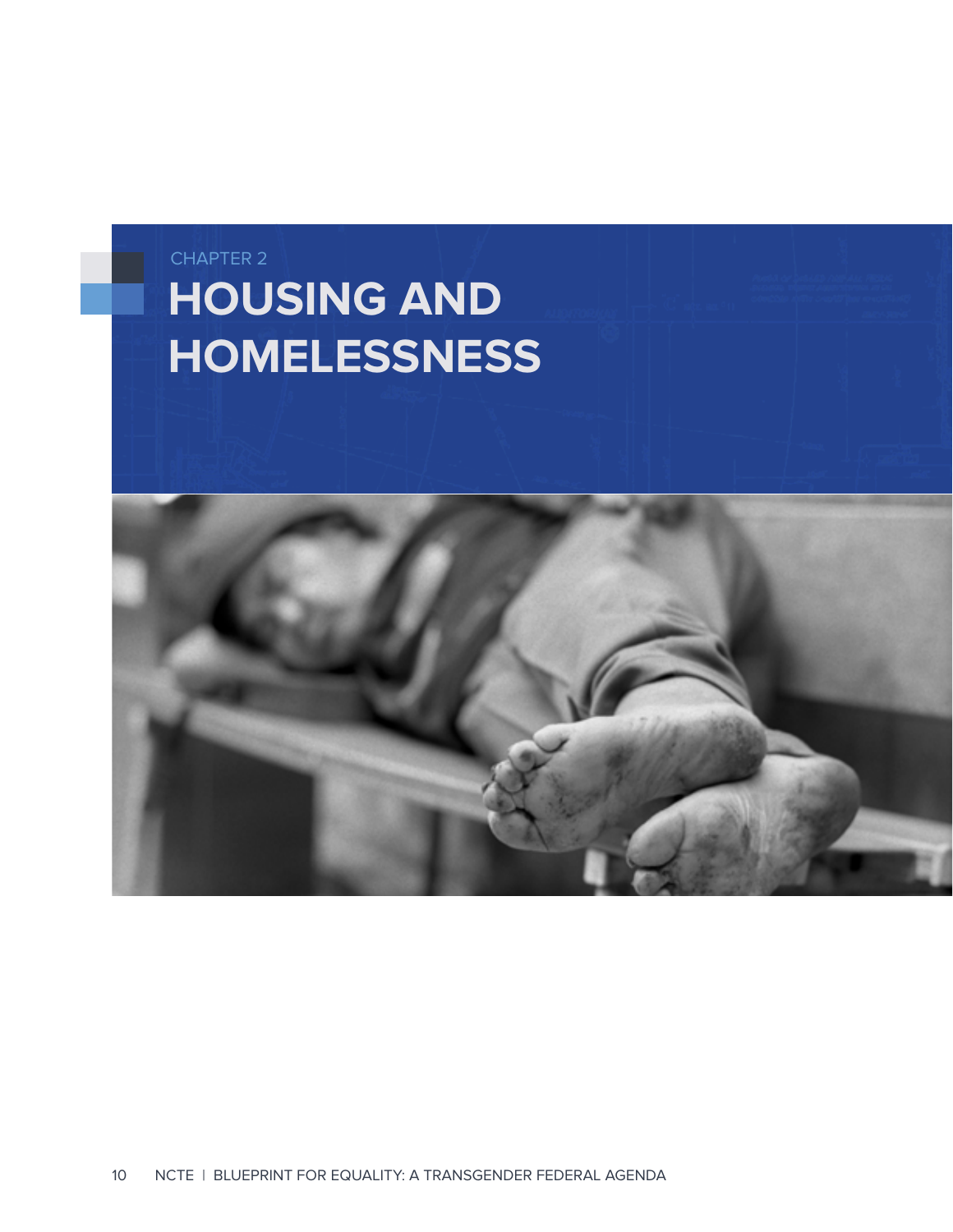## **HOUSING AND HOMELESSNESS**

Shelter is a basic human right, yet transgender people face severe discrimination and hardship in many ways as we pursue suitable housing. Whether it is fair participation in the rental and homebuying market or access to homeless shelters, the pervasive nature of discrimination follows trans people home. When trying to rent or buy a home, one in five transgender people (19%) in the U.S. have been refused a home or apartment and more than one in ten (11%) have been evicted because of their gender identity.<sup>1</sup> While federal authorities agree that the Fair Housing Act's ban on sex discrimination protects transgender people, lack of awareness and legal clarity mean that discrimination persists. Strong, explicit legal protection from gender identity discrimination is essential to securing equal housing opportunities.

Homelessness is also a critical issue for transgender people, with one in five having experienced homelessness at some time in their lives because of discrimination and/or family rejection.<sup>2</sup> As a result, an estimated 20-40% of the more than 1.6 million homeless youth in the United States are LGBT.<sup>3</sup> A ten-year federal plan to prevent and end homelessness has made significant progress but has been limited by the slow economic recovery and inadequate federal, state, and local investments in affordable housing and programs to quickly help people move into permanent housing. Transgender people facing homelessness also face discrimination from or at agencies that should be helping them, with nearly one in three (29%) reporting being turned away from a shelter due to their transgender status and 22% of those who stayed at a shelter reported experiencing sexual assault from staff or other residents.<sup>4</sup> While leading experts on homelessness recommend providing emergency housing consistent with a person's gender identity,<sup>5</sup> 42% of trans people facing homelessness have been forced to stay in a shelter living as the wrong gender.<sup>6</sup> A 2015 survey in four states similarly found that homeless shelters for women routinely refused to admit transgender women.<sup>7</sup> The Department of Housing and Urban Development has issued key regulations that make it clear that this harmful practice is prohibited in federally funded shelters.

**While ending anti-transgender discrimination in housing and shelter is critical, the high rates of homelessness among transgender youth and adults and in the nation as a whole require more farreaching change. NCTE strongly supports increasing our nation's investment in affordable housing, as well as eliminating barriers to stable housing for people with criminal records and local laws that effectively criminalize homelessness.**

- 1 Injustice at Every Turn: A Report of the National Transgender Discrimination Survey, at 112-13.
- 2 Injustice at Every Turn: A Report of the National Transgender Discrimination Survey, at 112.

<sup>3</sup> Nico Quintana, Josh Rosenthal, and Jeff Krehely, On the Streeets: The Federal Response to Gay and Transgender Homeless Youth, at 6. Washington, DC: Center for American Progress (2010). Available at: http://www.americanprogress.org/issues/2010/06/pdf/lgbtyouthhomelessness.pdf.

<sup>4</sup> Injustice at Every Turn: A Report of the National Transgender Discrimination Survey, at 116.

<sup>5</sup> See, e.g., New York City Division of Adult Services, Procedure No. 06-1-31: Transgender and Intersex Clients (2006); Lisa Mottet and John M. Ohle, Transitioning Our Shelters: A Guide to Making Homeless Shelters Safe for Transgender People, at 11-14. Washington, DC: National Gay and Lesbian Task Force and National Coalition for the Homeless (2003). Available at: http://thetaskforce.org/downloads/reports/reports/TransitioningOur-Shelters.pdf.

<sup>6</sup> Injustice at Every Turn: A Report of the National Transgender Discrimination Survey, at 118.

<sup>7</sup> Caitlin Rooney, Laura E. Durso, and Sharita Gruberg. Discrimination Against Transgender Women Seeking Access to Homeless Shelters (2016). Available at: https://www.americanprogress.org/issues/lgbt/report/2016/01/07/128323/discrimination-against-transgender-women-seeking-access-to-homeless-shelters/.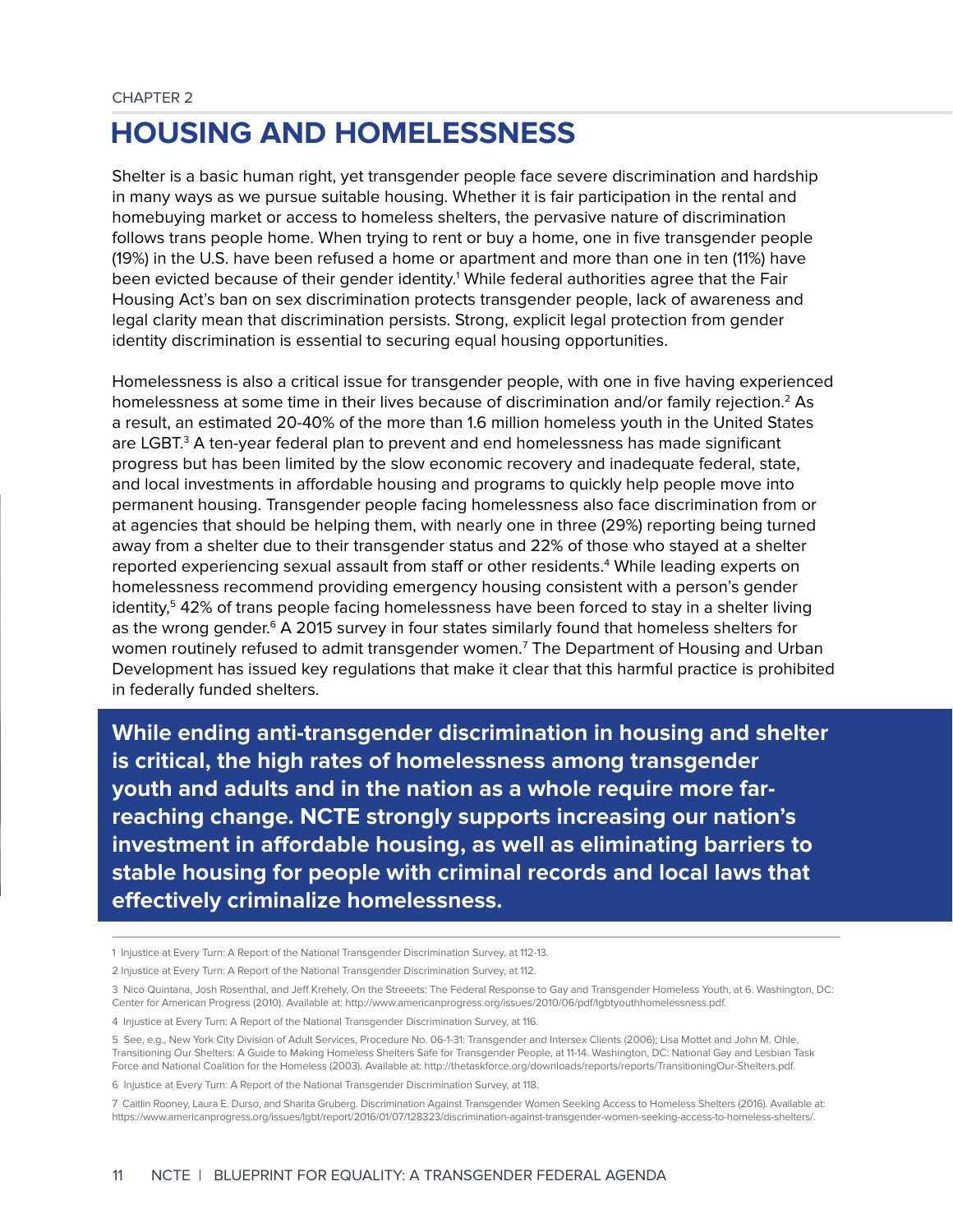## **POLICY ADVANCES**

- The Department of Housing and Urban Development (HUD) issued regulations making clear that HUD-funded homeless shelters and transitional housing programs must admit individuals based on their gender identity. (2016)
- HUD issued key guidance documents aimed at reducing barriers to public and private housing for people with records of arrest or incarceration. (2016)
- HUD issued guidance and best practices documents to homeless shelters and transitional housing programs on welcoming transgender people. (2015, 2016)
- The National LGBTQ Youth Homelessness Prevention Initiative was established by HUD, in cooperation with other federal agencies, which created pilot programs in Houston/Harris County, TX and Cincinnati/Hamilton County, OH to implement cohesive, coordinated plans to address homelessness of LGBTQ youth in these areas, to serve as national models if successful. (2014)
- HUD announced the first federal study of anti-transgender housing discrimination. (2013)
- HUD and the Department of Justice (DOJ) filed and ultimately settled the government's first transgender Fair Housing Act case in federal court, arguing that the transgender person faced illegal sex discrimination. (2013)
- HUD issued regulation called the Equal Access Rule that bans anti-LGBT bias in all federally funded housing programs. (2012)
- HUD issued regulation that bans anti-LGBT bias in all federally funded housing programs. (2012)
- Opening Doors federal homelessness plan and Runaway and Homeless Youth Act grants target help for LGBT homeless youth. (2011-ongoing)
- HUD announced that the Fair Housing Act's sex discrimination provisions protect transgender people. (2010)

## **NEEDED POLICY CHANGES**

- Congress should pass the legislation that would explicitly prohibit discrimination based on gender identity and sexual orientation in housing and lending.
- Congress should reauthorize and strengthen the Runaway and Homeless Youth Act, including adding a nondiscrimination provision, and fully funding a prevalence and incidence study of runaway and homeless youth, which should include LGBT demographic questions.
- Congress should increase funding for the Department of Housing and Urban Development (HUD) and other agencies to fully implement the Federal Strategic Plan to Prevent and End Homelessness, including expanding the nation's supply of affordable housing.